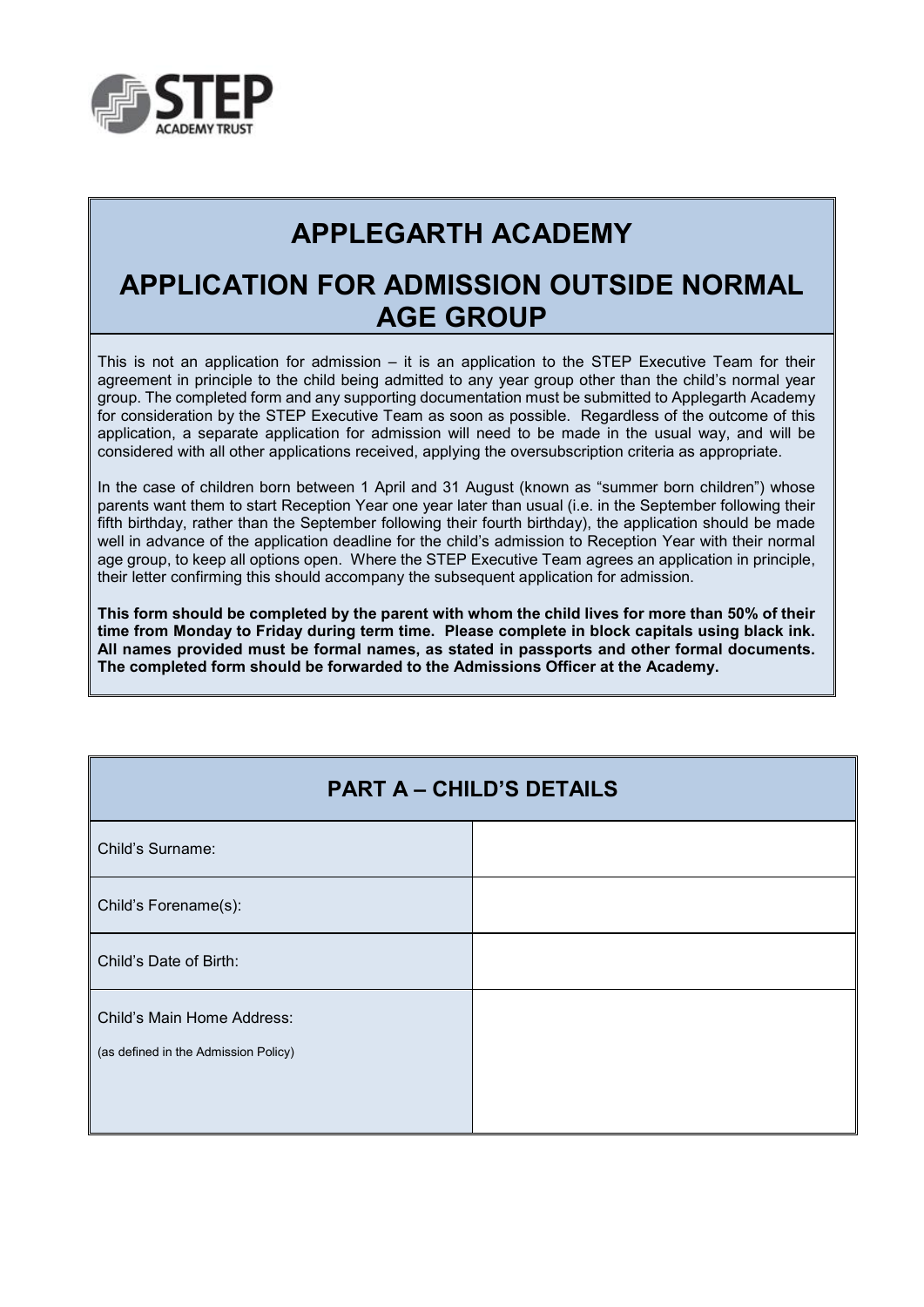| <b>PART B - PARENT'S DETAILS</b>         |  |
|------------------------------------------|--|
| Parent's Surname:                        |  |
| Parent's Forename(s):                    |  |
| Parent's Home Address:<br>(If different) |  |
| Parent's Email Address:                  |  |
| Parent's Contact Number:                 |  |

| <b>PART C - APPLICATION DETAILS</b>                          |  |
|--------------------------------------------------------------|--|
| What date do you want the child to be admitted?              |  |
| What year group do you want the child to be admitted<br>to?  |  |
| What year group would the child's normal age group<br>be in? |  |

**Please give detailed reasons for your belief that it is in the best interests of your child to be admitted outside their normal age group. In doing so, please consider the following factors which will be considered by the STEP Executive Team:**

- **The parents' views;**
- **The Headteacher's view;**
- **The child's academic, social and emotional development;**
- **Where relevant, the child's medical history and the views of their medical professionals;**
- **Whether the child has previously been educated outside of their normal age group;**
- **Whether the child would have naturally have fallen into a lower age range were it not for having been born prematurely.**

**This is a non-exhaustive list. There may be other factors that the STEP Executive Team will consider.**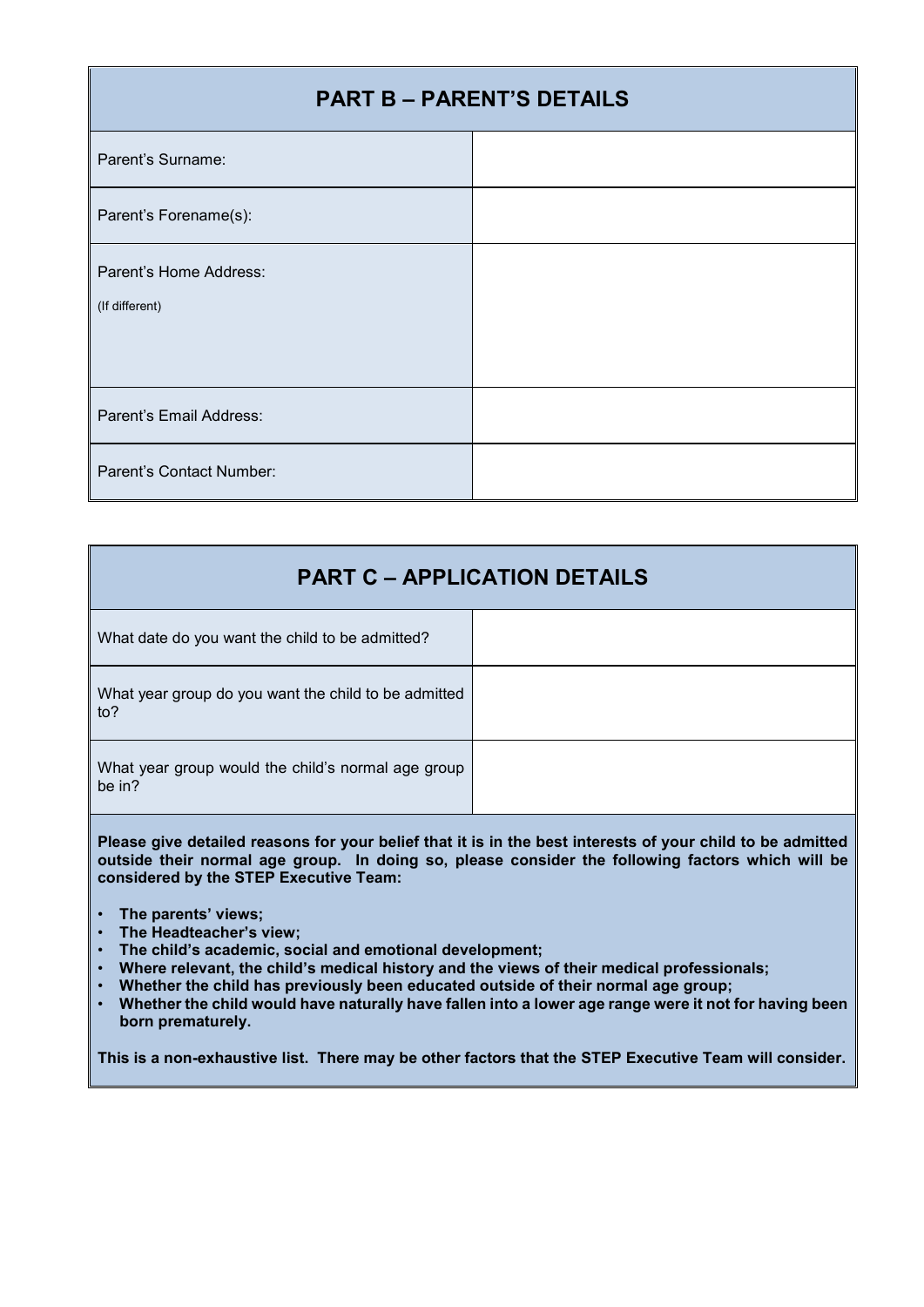